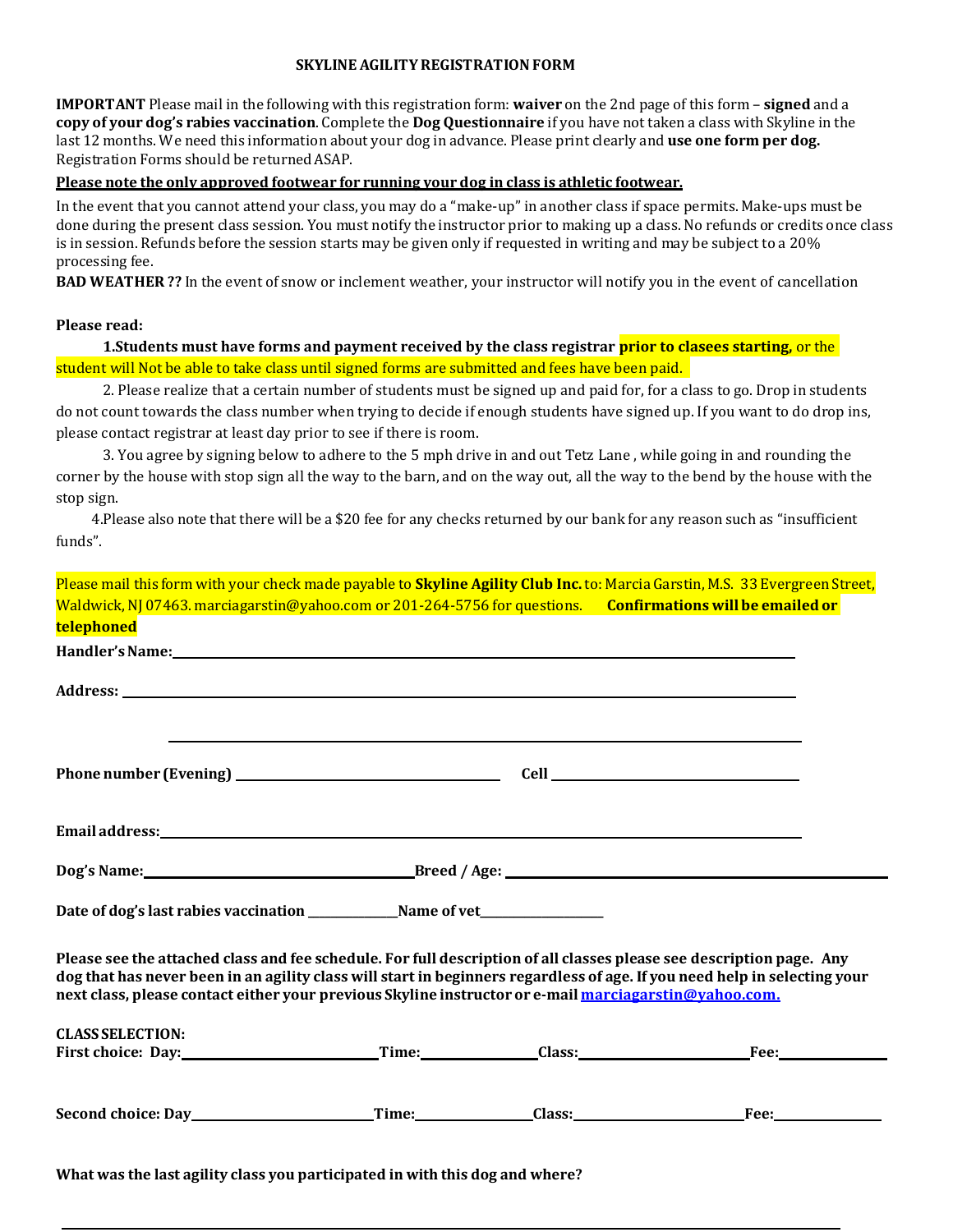# **SKYLINE AGILTY CLUB INC**.

## Covenant and Assumption of Risk

I understand that my attendance and participation at any Skyline Agility Club, Inc. ('Skyline") class or agility trial is not without risk to myself, my dog(s) or any family member or guest who might be present at such function. Some dogs to which we might be exposed may be difficult to control or conceivably be aggressive towards other canines, and may be a cause of injury even when handled with care.

I further understand that agility obstacles and courses, by their inherent nature, pose potential hazards to dogs and handlers, even when pursued with care. I have examined and am familiar with the Skyline training facility, its obstacles and surrounding area and agility course, and assume all reasonable and customary risks incidental thereto.

I hereby agree not to make any claim for injury of any nature which I or any family member may sustain by reason of the foregoing participation, and agree not to make any claim for injuries or damage to me, my family or dog, unless brought about due to gross negligence of Skyline, its agents, members, representatives or employees (if any).

In further consideration of the foregoing and as an inducement to my participation in a Skyline Agility training class or a Skyline sponsored agility trial, I do hereby agree to indemnify and hold harmless and make no claim against any Skyline members, agents, representatives or employees (if any), except to the extent that any injury is brought about by the gross negligence of Skyline, or such members, agents, representatives, etc. I covenant and agree to make no claim against Skyline or any of its members or representatives unless such injuries are brought about by gross negligence, as aforesaid. This agreement, which I have read and understand, is not to be construed as a release, but as a covenant not to sue in the absence of gross negligence, as aforesaid.

| Dated: |  |
|--------|--|
|        |  |

Victoria Farms, Middletown, New York

Signature of Owner (Print Name)

Signature of Handler (if Different from Owner)(Print name)

Signature of Parent or Guardian for Handler under 18 years of age